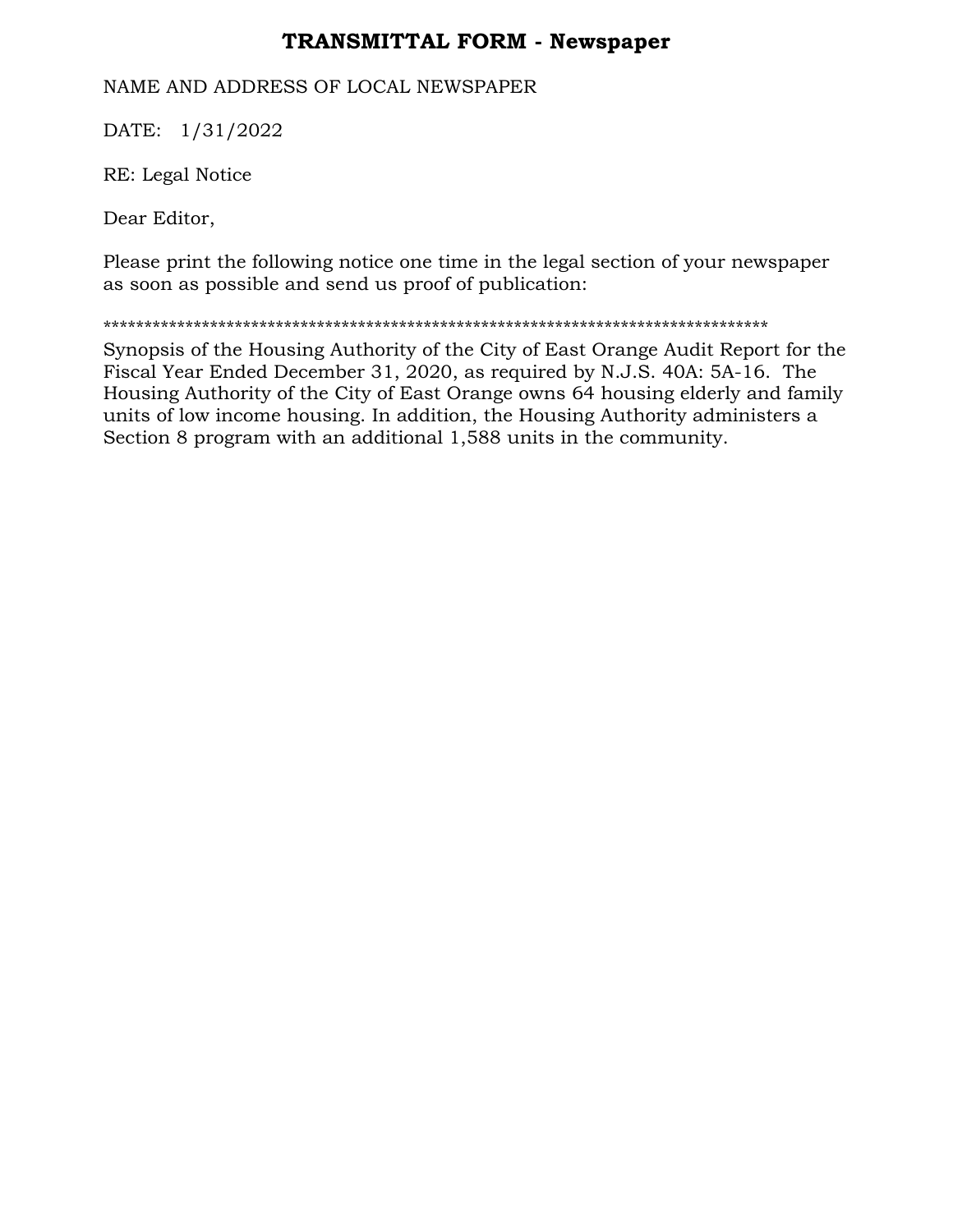## **Housing Authority of the City of East Orange**

Statement of Net Position

|                                  | Year Ended |             |    |             |
|----------------------------------|------------|-------------|----|-------------|
|                                  |            | December-20 |    | December-19 |
| Cash                             | \$         | 3,878,378   | \$ | 2,924,492   |
| <b>Other Current Assets</b>      |            | 397,661     |    | 485,383     |
| Capital Assets - Net             |            | 4, 151, 457 |    | 3,456,387   |
| Mortgage Receivable - Long Term  |            | 9,501,600   |    | 9,501,600   |
| <b>Other Assets</b>              |            | 593,532     |    | 289,280     |
| Deferred Outflows                |            | 1,418,032   |    | 1,217,622   |
| Total Assets                     |            | 19,940,660  |    | 17,874,764  |
| Less: Current Liabilities        |            | (789, 713)  |    | (327, 259)  |
| Less: Non Current Liabilities    |            | (5,555,656) |    | (5,383,946) |
| Less: Deferred Inflows           |            | (3,353,418) |    | (3,278,361) |
| Net Position                     |            | 10,241,873  | \$ | 8,885,198   |
|                                  |            |             |    |             |
| Net Investment in Capital Assets | \$         | 4,151,457   | \$ | 3,456,387   |
| <b>Restricted Net Position</b>   |            | 821,231     |    | 220,973     |
| <b>Unrestricted Net Position</b> |            | 5,269,185   |    | 5,207,838   |
| <b>Net Position</b>              |            | 10,241,873  | \$ | 8,885,198   |

## **Housing Authority of the City of East Orange**

Statement of Revenue, Expenses and Changes in Net Position

|                                 | Year Ended       |    |              |  |
|---------------------------------|------------------|----|--------------|--|
|                                 | December-20      |    | December-19  |  |
| Revenues                        |                  |    |              |  |
| <b>Tenant Revenues</b>          | \$<br>227,112    | \$ | 215,922      |  |
| <b>HUD Subsidies</b>            | 14,940,026       |    | 14,803,307   |  |
| Other Government Grants         | 36,840           |    | 36,840       |  |
| <b>Other Revenues</b>           | 2,273,061        |    | 1,812,049    |  |
| <b>Total Operating Income</b>   | 17,477,039       |    | 16,868,118   |  |
| <u>Expenses</u>                 |                  |    |              |  |
| <b>Operating Expenses</b>       | 16,569,637       |    | 18, 134, 252 |  |
| Depreciation Expense            | 67,918           |    | 90,350       |  |
| <b>Total Operating Expenses</b> | 16,637,555       |    | 18,224,602   |  |
| Operating Income before         |                  |    |              |  |
| Non Operating Income            | 839,484          |    | (1,356,484)  |  |
| Interest Income                 | 12,453           |    | 92,404       |  |
| Mortgage Interest Income        | 329,896          |    | 197,752      |  |
| <b>HUD Capital Grants</b>       | 174,842          |    | 145,734      |  |
| Change in Net Position          | 1,356,675        |    | (920, 594)   |  |
| Net Position Prior Year         | 8,885,198        |    | 6,840,999    |  |
| Prior Period Adjusment          |                  |    | 2,964,793    |  |
| <b>Total Net Position</b>       | \$<br>10,241,873 | \$ | 8,885,198    |  |